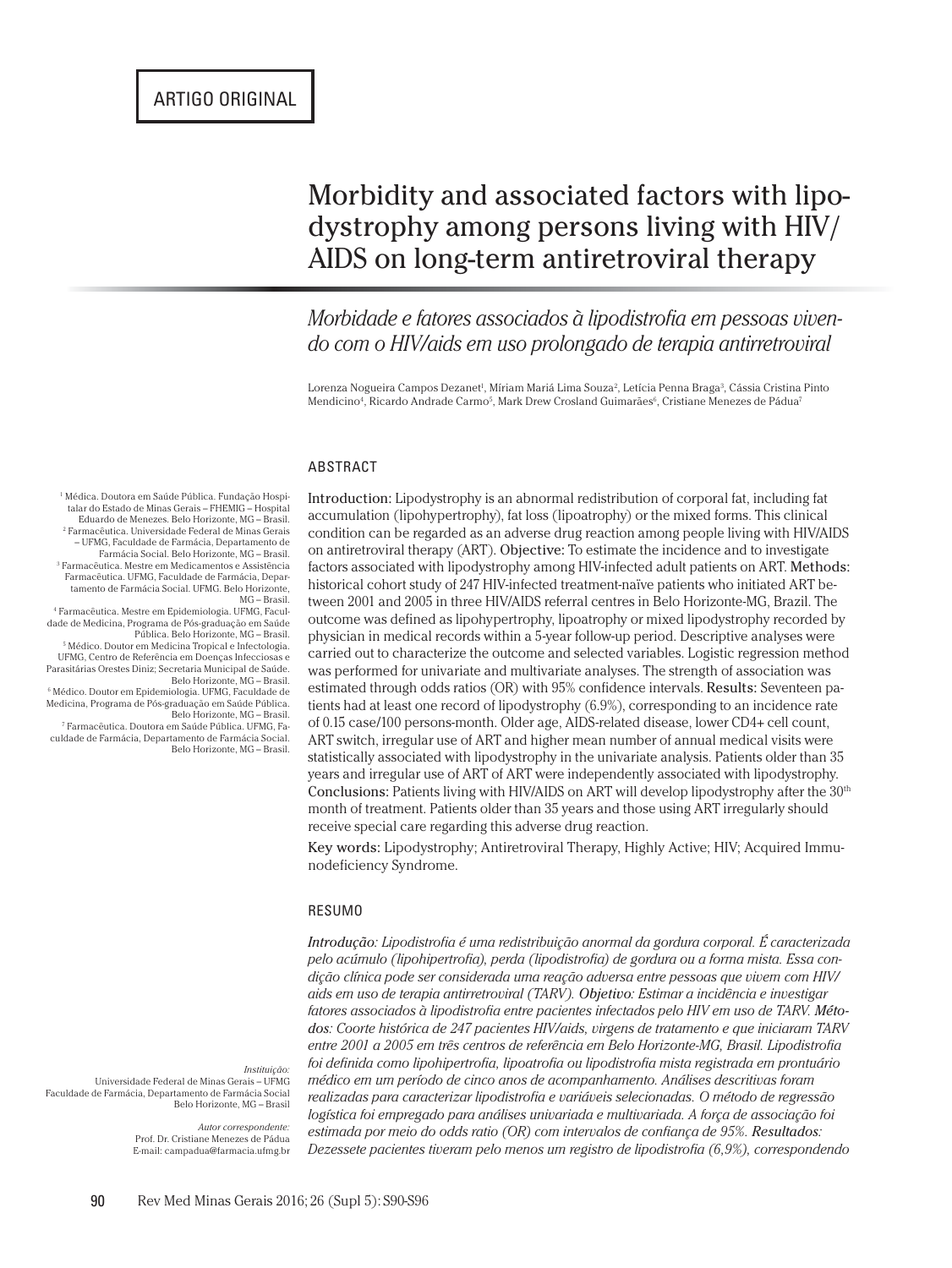*a uma taxa de incidência de 0,15 caso/100 pessoas-mês. Idade avançada, doenças relacionadas à aids, baixa contagem de células CD4+, troca e uso irregular de TARV e maior média anual de consultas foram estatisticamente associada à lipodistrofia na análise univariada. Pacientes com 35+ anos e uso irregular da TARV foram independentemente associados à lipodistrofia. Conclusões: Pacientes vivendo com HIV/aids irão desenvolver lipodistrofia após o 30º mês do início da TARV. Atenção especial deve ser dirigida àqueles pacientes com mais de 35 anos e que utilizam TARV irregularmente.*

*Palavras-chave*: *Lipodistrofia; Terapia Antirretroviral de Alta Atividade; HIV; Síndrome de Imunodeficiência Adquirida.*

### INTRODUCTION

The introduction of combined antiretroviral therapy (ART) at the end of the1990s led to reduced acquired immune deficiency syndrome (AIDS) mortality rates because it remarkably reduced the incidence of AIDS-related diseases. However, the occurrence of adverse actions from ART use, especially those related to its long-term, contributes to give HIV infection chronic characteristics. Among the main adverse reactions related to long-term ART are included lipodystrophy syndrome; a clinical condition characterized by abnormal redistribution of body fat, including accumulation of fat in the abdomen, trunk, and neck (lipohypertrophy); loss of fat in the face, arms, legs, and buttocks (lipoatrophy); or its mixed form as well as metabolic alterations (lipodystrophy).<sup>1</sup> The absence of adequate diagnostic criteria for fat distribution abnormalities is the main problem that limits the definition of the lipodystrophy, which depends on the patient's description based on his self-perception and subsequent confirmation by health care provider. $2,3$ 

The pathogenesis of lipodystrophy remains unclear; however, there is evidence suggesting a multifactorial pathogenic mechanism. Among the causes are included individual characteristics, HIV infection and the type/duration to ART as main factor. The lipohypertrophy is more common among women, while lipoatrophy is more commonly observed in men. Older age, increased triglyceride levels and a lower nadir CD4+ cell count are also associated with lipoatrophy. Combination therapy based on the use of nucleoside analogue reverse-transcriptase inhibitors (NTRI), mainly stavudine (d4T) or zidovudine (ZDV) and a protease inhibitor (PI) are associated with lipoatrophy.4,5 However, ritonavir use could mitigate the negative effect of lipodystrophy, which justifies the preference for PI-regimens with boosted of ritonavir. 6

Recently, the use of d4T was phased out of the first-line ART worldwide, whereas the use of ZDV was restricted to alternative or second line antiretroviral regimens in most countries in order to reduce the risk of lipoatrophy in HIV patients. Nevertheless, until 2013 approximately 53% of patients on treatment in Latin American and Caribbean were still receiving ART containing ZDV.7 Owing to the need of initiating ART earlier as recommended by current evidences<sup>8, 9</sup> and the need of lifelong ART, HIV-infected patients will be continuously at risk of developing lipodystrophy.

Studies based on clinical diagnosis shows high prevalence of lipodystrophy, more than 30%.10-12 The lipodystrophy is associated with a negative psychosocial impact, which contributes to poor adherence to ART and decreased quality of life. Many patients develop low self-esteem, anxiety, depression and even social isolation.13 In addition, this outcome creates new demands on the services responsible for comprehensive patient care. The present work aimed at estimating the incidence of lipodystrophy in a cohort of HIV patients initiating ART between 2001 and 2005 and followed-up for up to five years and to investigate factors associated with its occurrence.

# METHODS \_\_\_\_\_\_\_\_\_\_

# **Study design and population**

A historical cohort study of adult HIV/AIDS patients who began ART between 2001 and 2005 was carried out in three referral public centers for HIV/AIDS treatment and monitoring in Belo Horizonte, State of Minas Gerais, Brazil and neighbouring municipalities – "Centro de Treinamento e Referência em Doenças Infectoparasitárias – CTR/DIP Orestes Diniz, Hospital Eduardo de Menezes – HEM/Fundação Hospitalar de Minas Gerais – FHEMIG e do Centro de Aconselhamento e Testagem Sagrada Família da Secretaria Municipal de Saúde de Belo Horizonte - SMSA/BH". Patients were followed for at least one year (maximum follow-up, 5 years). Information regarding the outcomes and the exposure variables were collected from the patients' medical records between November 2012 and September 2013.

The sample size was estimated based on the total of HIV/AIDS patients who started antiretroviral therapy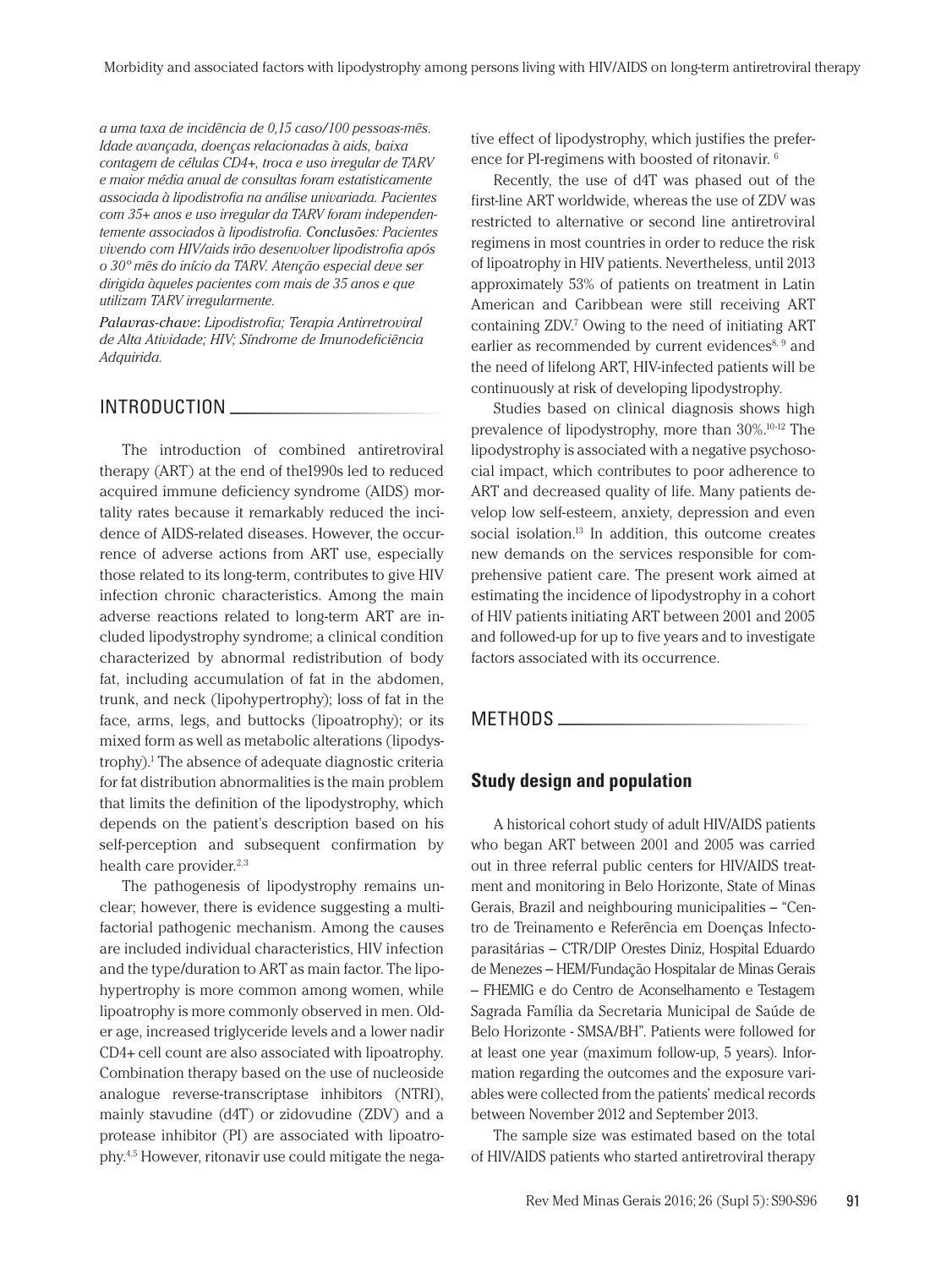in the tree treatment centers during the study period (n=1.631). Patients eligible for study comprised HIV/ AIDS patients i) aged 18 years or older at the baseline, ii) initiating first ART between 2001 and 2005, iii) undergoing ≥ 12 months of follow-up by the HIV/AIDS referral center. Further cohort procedures and eligibility criteria have been described and published elsewhere.<sup>14</sup>

## **Outcome and exposure variables**

All collected data were strictly considered as recorded in medical charts. Lipodystrophy was the outcome measured by the record of the occurrence of lipodystrophy and the related phenotypes – lipohypertrophy and lipoatrophy or mixed lipodystrophy within five years after the first ART prescription. For clinical classification and recording, lipohypertrophy definition could include abnormal fat accumulation characterized by abdominal obesity, an increase in the thoracic perimeter, breast hypertrophy, increased lateral neck fat, increased dorsal neck fat, and localized or generalized lipomas. Lipoatrophy was considered as the loss of fat in the face, buttocks, and extremities. Mixed lipodystrophy was defined as the simultaneous occurrence of both phenotypes (lipohypertrophy and lipoatrophy).15 When ever only the term "lipodystrophy" was recorded by the physician without specification of the phenotypes, the patient was classified as having "non-specified lipodystrophy."

Potential explanatory variables were collected at the baseline (socio-demographic, clinics, initial ART) and at the follow-up period (ART switching, irregular use of ART, number of medical visits per year and number of hospitalization). Irregular use of ART was considered in this study as any record of the physician that could indicate irregularity in the antiretroviral treatment (e.g. missed doses, abandon and non-adherence). ART switch was defined as at least one drug alteration in triple combined ART regimen, or the addition of antiretroviral drugs to monotherapy or dual therapy with ZDV. The variable medical consultation was dichotomized considering the average of medical visits per year (<4 and  $\geq$  4), in accordance with guidelines.<sup>16</sup>

# **Data analysis**

A descriptive analysis was performed to characterize the population regarding the outcome and exposure variables. Measures of central tendency and dispersion were used for continuous variables and absolute and relative frequencies for categorical variables. Cumulative and person-time incidence rates of lipodystrophy were estimated. The numerator of the person-time incidence rate was the number of patients with at least one record of lipodystrophy. The denominator was the sum of the times, in months, free of the outcome contributed for each participant, corresponding to i) the time between the first ART prescription and the first record of lipodystrophy; and, ii) the time between the first ART prescription and the last consultation for those without the outcome.

Logistic regression method was employed for univariate and multivariate analyses. Patients with lipodystrophy (lipoatrophy, lipodystrophy or nonspecified lipodystrophy) were compared with those without the outcome regarding selected exposure variables. The strength of the associations was estimated through the odds ratios (OR) with 95% confidence intervals. Variables included in the initial multivariate model were those associated with lipodystrophy in the univariate analysis (p≤0.20). Modeling started with all variables followed by sequential deletion to assess the statistical significance of each one, remaining in the final model only those with a p-value≤0.05. Likelihood ratio test was used to compare models and the goodness-of-fit of was assessed by Hosmer-Lemeshow test.

The Questionnaire Development System (QDS version 2.6.1) and the Statistical Analysis System (SAS - version 9.4) were used for data collection and analysis, respectively.

# **Ethics**

The study was approved by the ethics committee of the Universidade Federal de Minas Gerais (CAAE 0017.0.438.203.11) and of the participating centres, (Parecer 11/05/2010 – HEM/FHEMIG and Parecer 0017.0.438.438.11A – SMSA/BH).

# RESULTS

# **Lipodystrophy occurrence**

A total of 247 patients met the study eligibility criteria. Of these, 17 (6.9%) patients had records on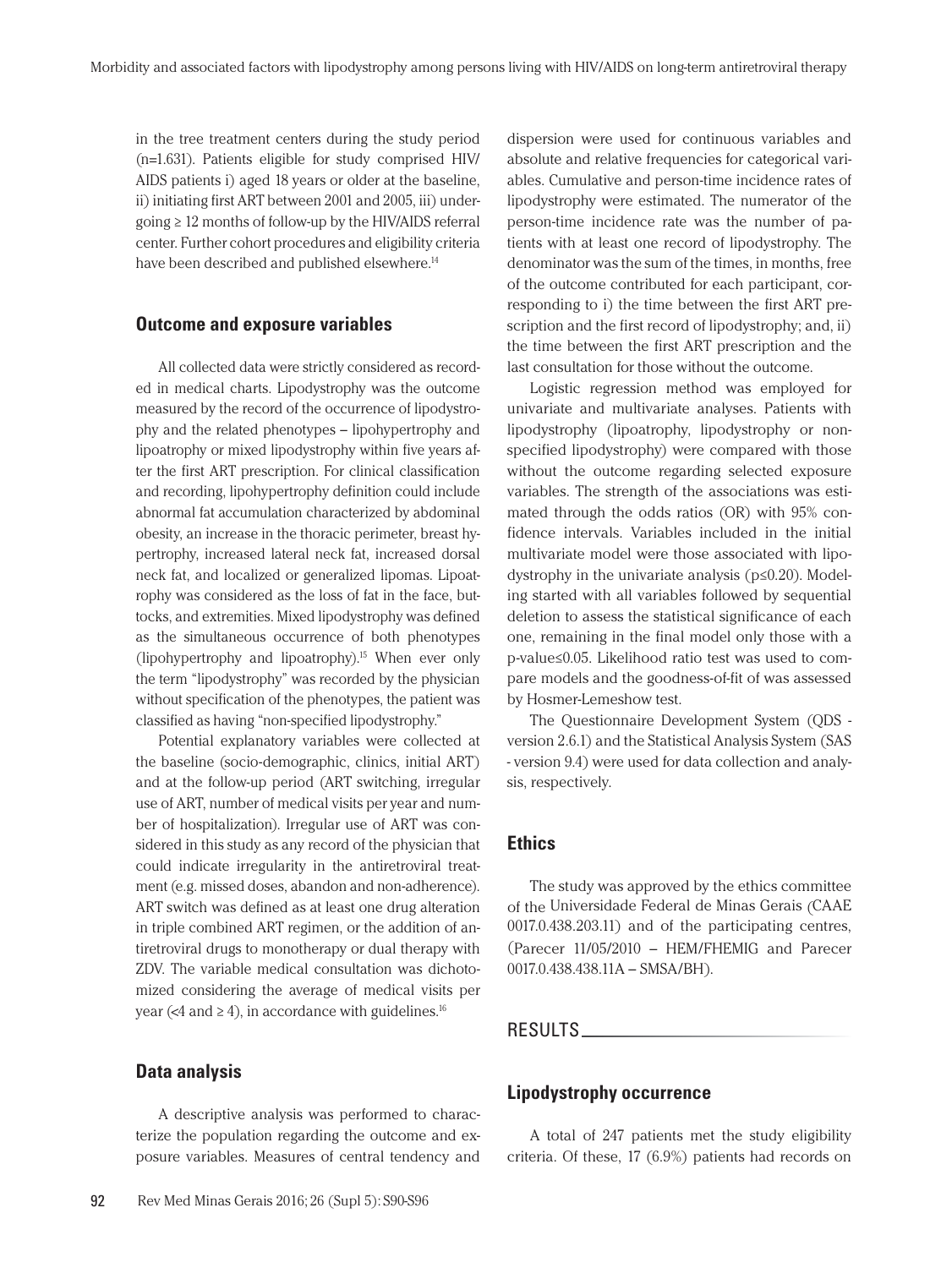lipodystrophies during the follow-up period, corresponding to an incidence rate of 0.15 case/100 personmonths. The medical diagnoses of lipohypertrophy, lipoatrophy, and non-specified lipodystrophy were documented for four (1.6%), six (2.4%), and 12 (4.9%) patients, respectively. For five patients, non-specified lipodystrophy and lipoatrophy or lipohypertrophy, were recorded simultaneously. Fat accumulation occurred in the form of abdominal visceral fat (n=1), lipomas (n=2), and non-specified body localization (n=1). Loss of fat in the patients occurred in the face  $(n=4)$ , legs  $(n=1)$ , and legs and face  $(n=1)$ .

The median times  $(\pm SD$  -standard deviation) from the first ART up to the outcome occurrence were 31.9±13.2, 33.4±17.2 and 34.0±17.6 for non-specified lipodystrophy, lipoatrophy and lipohypertrophy, respectively.

## **Description of population characteristics**

The main baseline and follow-up variables are presented in Table 1. Approximately half of the patients was older than 35 years (mean  $\pm$  SD; 36.7  $\pm$  9.9 years) and 60% were male. A relatively high number of patients had at least one AIDS-related disease and the majority had a CD4 count lower than 200 cells/ mm<sup>3</sup> at baseline (mean  $\pm$  SD; 193.7  $\pm$  143.1). The mean  $(\pm SD)$  of the triglycerides was  $154 \pm 91$  mg/dl.

Most patients initiated ART including regimens with two NRTI and one NNRTI (55.9%). Among the NRTI class predominated the regimen with zidovudine (ZDV) plus lamivudine (3TC) (83.2%), the NNRTI predominated efavirenz (EFZ) and PI predominated nelfinavir (NFV) (63.3%). Approximately 60% of the patients had a follow-up period longer than 48 months  $(61.5\%; \text{mean} \pm \text{SD}; 48.4 \pm 14.1).$ 

A relatively high proportion of patients switched ART at least once and used ART irregularly. Most recorded reasons for switching comprised adverse drug reactions and drug failure. Eleven out of the 17 lipodystrophy cases had at least one ART switching. Three patients modified d4T- to tenofovir (TDF)-based regimens to improve lipodystrophy. Four patients had ART switched due to other adverse drug reactions or ART failure and for four patients the reasons were not recorded. Reasons for irregular ART use were poorly documented. Forgetfulness, non-specified adverse drug reactions, drug failure, alcohol use and lack of antiretroviral drugs at the public pharmacy were some of the reasons recorded for missed doses.

| tics of patients $(n=247)$                         |            |  |  |
|----------------------------------------------------|------------|--|--|
| Variables                                          | $n (\%)$   |  |  |
| <b>Baseline</b>                                    |            |  |  |
| Age (>35 years)                                    | 118 (47.8) |  |  |
| Gender (male)                                      | 149 (60.3) |  |  |
| Marital status (single/divorced/widow)             | 147 (63.4) |  |  |
| Education ( $\leq 8$ years)                        | 38 (61.3)  |  |  |
| Tobacco (ever use)                                 | 50(20.2)   |  |  |
| Alcohol (ever use)                                 | 57 (23.1)  |  |  |
| Source of HIV infection (MSM)                      | 19 (14.4)  |  |  |
| AIDS-related disease (at least one)                | 54 (37.5)  |  |  |
| CD4+ cells count (<200 cells/mm3)                  | 122 (58.1) |  |  |
| Viral load (>100,000 copies/mL)                    | 111 (65.7) |  |  |
| Antiretroviral therapy                             |            |  |  |
| Nucleoside analogues                               |            |  |  |
| ZDV                                                | 9(3.6)     |  |  |
| $ZDV + 3TC$                                        | 199 (80.6) |  |  |
| $ZDV + ddl$                                        | 23(9.5)    |  |  |
| $d4t + 3TC$ or $d4t + ddl$                         | 16 (6.4)   |  |  |
| Non-nucleoside analogues                           |            |  |  |
| EFZ                                                | 92(37.3)   |  |  |
| <b>NVP</b>                                         | 46 (18.6)  |  |  |
| Protease inhibitors                                |            |  |  |
| <b>NFV</b>                                         | 62(25.1)   |  |  |
| IDV                                                | 26 (10.5)  |  |  |
| RTV/LPV or ATZ or AMP                              | 10(4.0)    |  |  |
| Lipid abnormalities                                |            |  |  |
| Total cholesterol (≥200 mg/dl)                     | 22 (22.7)  |  |  |
| HDL (≤50 mg/dl women, ≤ 40 mg/dl men)              | 41 (74.5)  |  |  |
| LDL ( $\geq 160$ mg/dl)                            | 2(3.7)     |  |  |
| Triglycerides (≥150 mg/dL)                         | 37 (38.5)  |  |  |
| Follow up-period                                   |            |  |  |
| Time of follow-up (> 48 months)                    | 152 (61.5) |  |  |
| Medical consultation ( $\geq 4.0$ visits per year) | 24 (9.7)   |  |  |
| <b>ART</b> switch                                  | 119 (48.2) |  |  |
| Irregular use of ART                               | 100 (40.5) |  |  |
| Hospitalization (at least one)                     | 45 (18.2)  |  |  |

**Table 1** - Baseline and 5-year follow-up characteris-

\* Missing values were excluded. MSM: men who have sex with men; AIDS: acquired immunodeficiency virus; ART: antiretroviral therapy; ZDV: zidovudine, 3TC: lamivudine, d4T: stavudine, ddI: didanosine (NRTI: nucleoside reverse transcriptase inhibitors); NVP: nevirapine, EFZ: efavirenz (NNRTI: non-nucleoside reverse transcriptase inhibitors); NFV: nelfinavir, IDV: indinavir, RTV: ritonavir, ATZ: atazanavir, LPV: lopinavir, AMP: amprenavir (PI: protease inhibitors); HDL: high-density lipoprotein; LDL: low-density lipoprotein

Only 24 (9.7%) patients had an average of four or more medical consultations per year. A large proportion of information on anthropometric data was missing. Body weight and height were documented,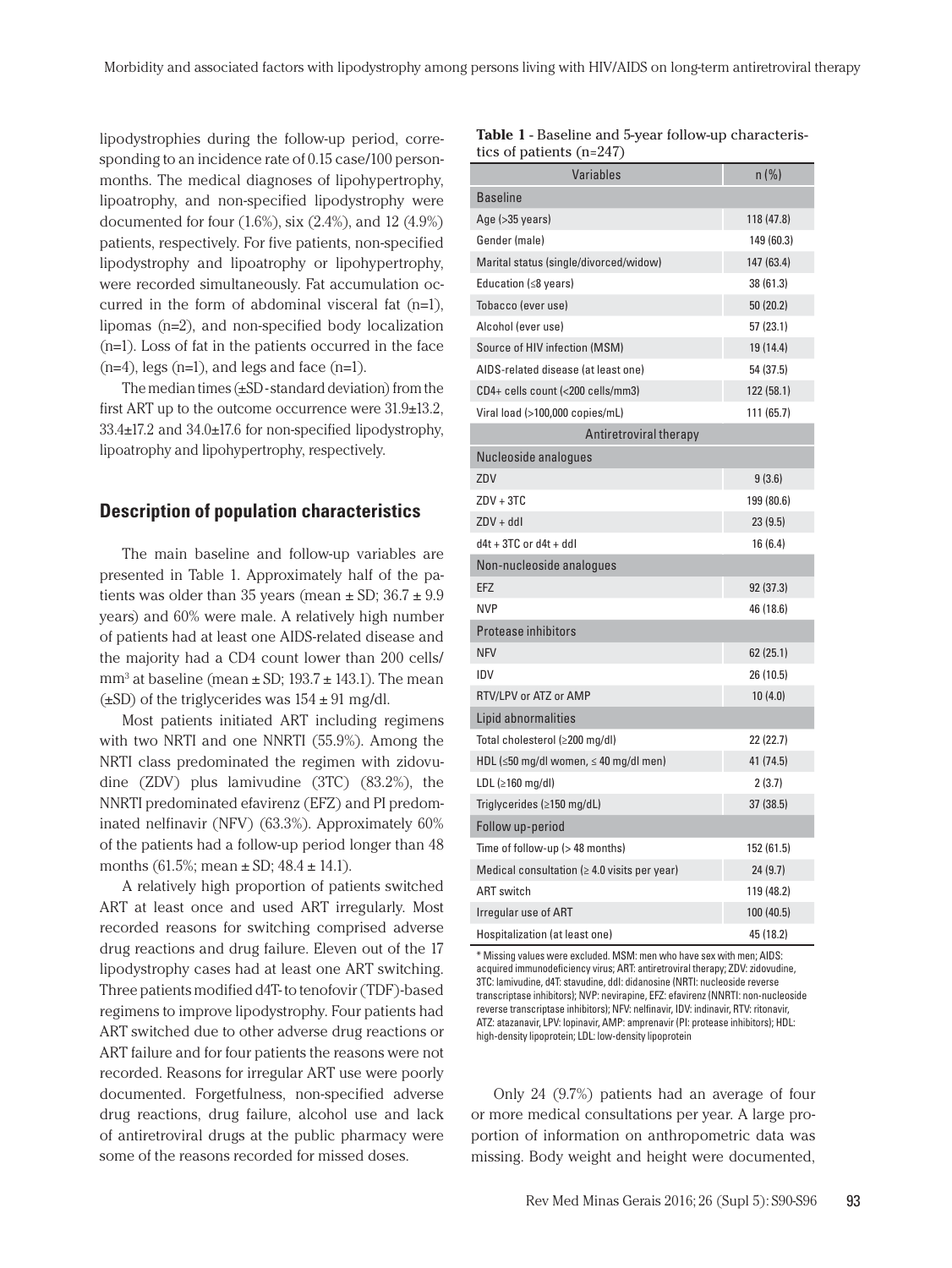respectively, only for 193 and 48 participants, yielding a body mass index (BMI) mean of 22.5±3.0. Three out 48 patients were underweight and 10 (20.8%) were overweight at the baseline.

## **Univariate and multivariate analysis**

Table 2 presents the results of the univariate analysis. Age, HIV/AIDS-related disease medical consultation, ART switch and irregular use of ART were statistically associated with lipodystrophy (p<0.20).

**Table 2** - Univariate analysis for comparison of lipodystrophy and selected variables (n=247)

| <b>Variables</b>                | Total<br>$(n)^*$ | Lipodystrophy<br>n(%) | OR (CI95%)               | p-value  |  |
|---------------------------------|------------------|-----------------------|--------------------------|----------|--|
| Age (years)                     |                  |                       |                          |          |  |
| >35                             | 118              | 11(9.3)               | 2.10 (0.75-5.89)         | 0.15     |  |
| $\leq 35$                       | 129              | 6(4.7)                | 1.0                      |          |  |
| Gender                          |                  |                       |                          |          |  |
| Male                            | 149              | 9(6.0)                | $0.7(0.27-1.94)$         | 0.52     |  |
| Female                          | 98               | 8(8.2)                | 1.0                      |          |  |
| AIDS-related disease $(≥ 1)$    |                  |                       |                          |          |  |
| Yes                             | 54               | 5(9.3)                | 3.0 (0.68-12.91)         | 0.13     |  |
| No                              | 90               | 3(2.1)                | $1.0\,$                  |          |  |
| CD4+ cells count (cells/mm3)    |                  |                       |                          |          |  |
| $200$                           | 122              | 12 (9.8)              | 2.3 (0.7 1-7.36)         | 0.15     |  |
| $\geq 200$                      | 88               | 4(4.6)                | 1.0                      |          |  |
| HDL (mg/dl)                     |                  |                       |                          |          |  |
| $≤40/≤50$                       | 41               | 7(17.1)               | 2.7 (0.30-23.92)         | 0.36     |  |
| $>40/$ $>50$                    | 14               | 1(7.1)                | 1.0                      |          |  |
| LDL (mg/dl)                     |                  |                       |                          |          |  |
| >160                            | $\overline{2}$   | 1(50.0)               | 7.7<br>$(0.42 - 139.26)$ | 0.11     |  |
| < 160                           | 52               | 6(11.5)               | 1.0                      |          |  |
| Triglycerides (mg/dl)           |                  |                       |                          |          |  |
| >150                            | 37               | 6(16.3)               | $2.1(0.59-7.42)$         | 0.25     |  |
| < 150                           | 59               | 5(8.5)                | 1.0                      |          |  |
| Time of follow-up (months)      |                  |                       |                          |          |  |
| $\leq 48$                       | 95               | 6(6.3)                | $0.9(0.31 - 2.42)$       | 0.78     |  |
| >48                             | 158              | 11(7.2)               | 1.0                      |          |  |
| Medical consultation (per year) |                  |                       |                          |          |  |
| < 4.0                           | 223              | 13(5.8)               | $0.3(0.09-1.04)$         | 0.05     |  |
| $\geq 4.0$                      | 24               | 4(16.7)               | 1.0                      |          |  |
| <b>ART</b> switch               |                  |                       |                          |          |  |
| Yes                             | 119              | 11(9.2)               | $2.1(0.74-5.79)$         | 0.15     |  |
| No                              | 128              | 6(4.7)                | 1.0                      |          |  |
|                                 |                  |                       |                          | Continue |  |

... continued

| <b>Table 2</b> - Univariate analysis for comparison of lipo- |  |
|--------------------------------------------------------------|--|
| dystrophy and selected variables (n=247)                     |  |

| Variables            | Total<br>$(n)^*$ | Lipodystrophy<br>n(%) | OR (CI95%)          | p-value |
|----------------------|------------------|-----------------------|---------------------|---------|
| Irregular use of ART |                  |                       |                     |         |
| Yes                  | 100              | 12(12.0)              | $3.9(1.32 - 11.36)$ | 0.01    |
| No                   | 147              | 5(3.4)                | 1.0                 |         |

\* Missing values were excluded. AIDS: acquired immunodeficiency virus; ART: antiretroviral therapy; HDL: high-density lipoprotein; LDL: low-density lipoprotein.

Patients older than 35 years and irregular use of ART were independently associated with lipodystrophy (Table 3). Goodness-of-fit of the final model was satisfactory (Hosmer-Lemeshow test =1.52; p=0.47).

**Table 3** - Final model of multivariate analysis obtained for lipodystrophy

| Variables                    | OR (C195%)         | p-value |
|------------------------------|--------------------|---------|
| Age $($ > 35 years)          | $3.0(1.04 - 8.91)$ | 0.04    |
| Irregular use of ART (Yes)   | $5.0(1.65-15.30)$  | 0.00    |
| ART: antiretroviral therapy. |                    |         |

ART: antiretroviral therapy.

#### DISCUSSION

Our study reported the occurrence of lipodystrophy in a cohort of naïve-treatment HIV-infected patients initiating ART between 2001 and 2005 and followed-up up to five years. The absence of adequate diagnostic criteria for lipodystrophy mainly in mild to moderate cases is a problem in the estimation of the incidence of this adverse drug reaction. In the literature, the incidence ranges from 8%-49%.17-19 We found a lower incidence  $(\approx 7\%)$ , despite the quite long period of follow-up. This discrepancy might be due to the analysed medical record data, which may have underestimated the occurrence of lipodystrophy, particularly that of the mixed form. In Brazil the diagnosis of lipodystrophy through more sophisticates techniques such as nuclear magnetic resonance - NMR, dual-energy x-ray and absorptiometry - DEXA, has not been routinely and obligatory performed in public HIV/AIDS referral centres,<sup>20</sup> althoughthe use of such methods might not bring any additional benefits for the diagnosis.21 Based on the patient's self-report and/or on clinical examination by physician the ascertainment of mild to moderate cases of lipodystrophy might have been underestimated.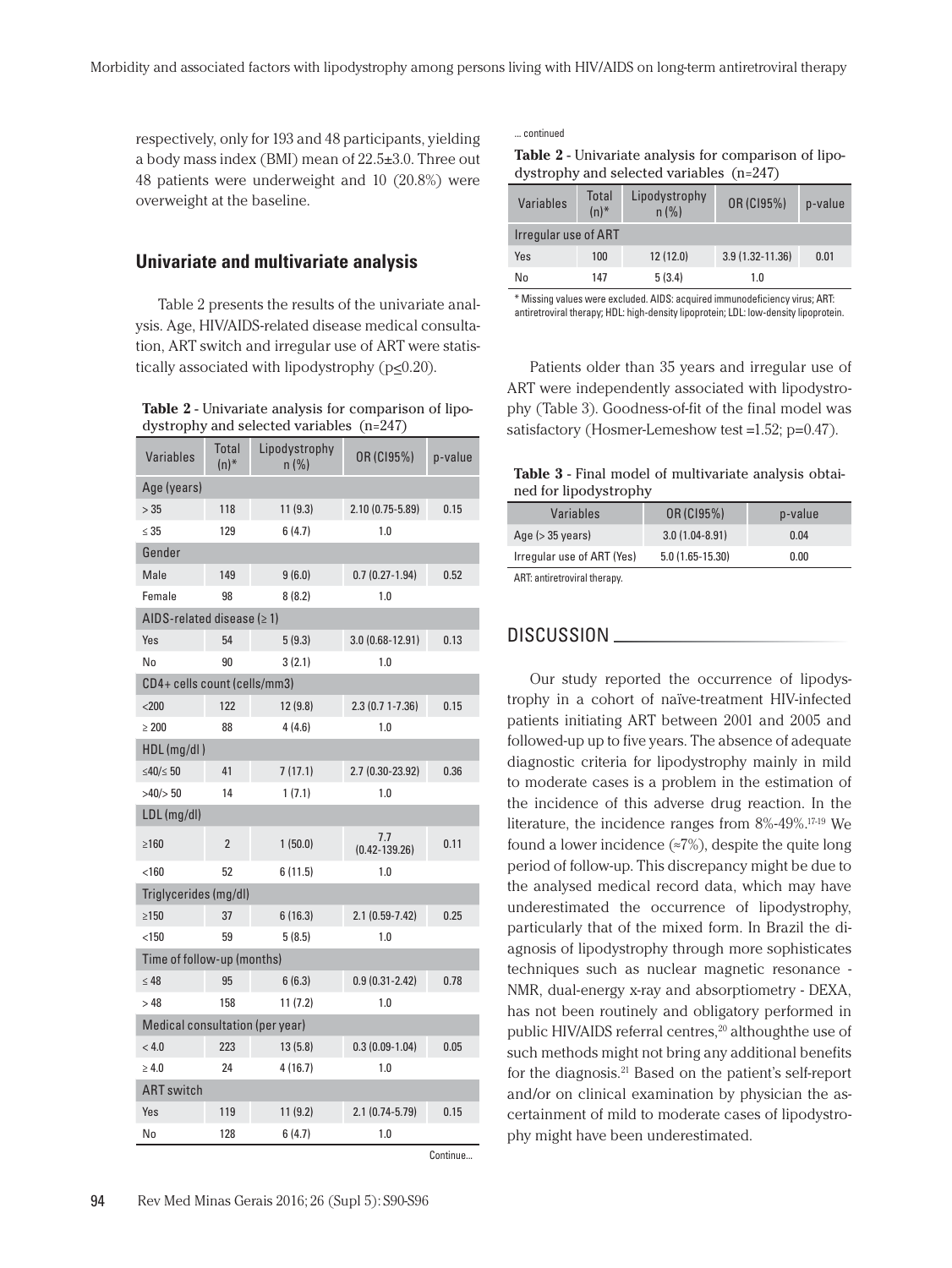Lipodystrophy occurred regardless of the type of ART (NNRTI vs. PI). ZDV and d4T, considered as the main drugs inducing lipodystrophy, was included in all prescribed antiretroviral regimens. Three ART switches were clearly recorded to manage lipodystrophy, strengthening the association found. Of note, the recommendations of the Brazilian Ministry of Health for the initial ART during the period between 2001 and 2003 placed d4T as the first or second choice of NRTI combined with lamivudine (3TC) or ddI (didanosine), respectively. Starting in 2004, the consensus in Brazil was to consider d4T combined with 3TC as the second choice drug for patients intolerant to ZDV due to high drug toxicity.22 Moreover, PIs were considered quite frequently as NNRTIs in the antiretroviral regimen, which is also explained by the recommendations and the provision of the drugs by the national AIDS program between 2001 and 2003.

Our data showed that most patients had late ART initiation ( $\approx 63\%$ ; data not shown) - indicated by the high proportion of patients with low CD4 counts (58.1%) or by the presence of at least one AIDS-related diagnosis at the baseline (37.5%). Current evidence has demonstrated that early ART contributes for a better disease prognosis.<sup>8, 9</sup> Nevertheless, early initiation, along with the need of long-term ART, will expose HIV-infected patients to longer treatment and thus increase the risk of lipodystrophy. On the other hand, patients receiving first ART in the later stage of the disease will be also at higher risk of developing lipodystrophy. HIV infection itself could have played a role in explaining the higher proportion of lipodystrophy among the patients with later stages of the disease.<sup>4,5</sup>

The results of univariate analysis demonstrated that patients who had higher number of medical consultations per year were also a risk factor for lipodystrophy. Lipodystrophy may add to the complexity of the treatment of patients, especially those with delayed ART initiation and advanced stages of infection,23 making these seek care more frequently.

Irregular use of ART was employed in the study in a broader way, considered as any medical record indicating irregularity in the ART use (e.g. missed doses). Our study demonstrated a positive significant association between lipodystrophy and irregular use of ART. However, as we were not able to precisely establish the reasons for irregular use, this finding should be interpreted with caution. Age was independently associated with lipodystrophy, which corroborate the results of other studies.5

Possible limitations of this study include the use of secondary data, which may have underestimated the incidence of lipodystrophy. Additionally, the poor medical documentation of key variables such as viral load, anthropometric data and those concerning ART (irregular use/non-adherence, switching) was a drawback. Despite this, our longitudinal analysis demonstrated that lipodystrophy will occur after ART use  $\approx 30$ <sup>th</sup> month), especially among patients older than 35 years and those with irregular use of ART. Our findings should contribute to raising awareness on the need of adequate record of patient's data in medical charts. These can be useful source for pharmaco vigilance of adverse events in the field of HIV/AIDS.

The lipodystrophy is a rare disease in the general population, but is a usual adverse reaction in HIV/AIDS patients. Although lipodystrophy is not a life-threatening adverse drug reaction, it can lead to important clinical and psychosocial consequences (e.g. cardiovascular diseases, ART adherence, and depression), $24,25$ which deserve particular attention from health professionals who care for patients with HIV/AIDS.

#### CONCLUSION

Lipodystrophy is a clinical condition/adverse drug reaction poorly recorded in medical charts. Lipodystrophy should be monitored among people living with HIV/AIDS on long-term ART, especially those older than 35 years and using ART irregularly.

# ACKNOWLEDGMENTS

The authors would like to thank the public health centers for HIV/AIDS treatment and monitoring in Belo Horizonte: "Centro de Treinamento e Referência em Doenças Infectoparasitárias - CTR/DIP Orestes Diniz, Hospital Eduardo de Menezes - HEM/Fundação Hospitalar de Minas Gerais – FHEMIG, and Centro de Aconselhamento e Testagem Sagrada Família da Secretaria Municipal de Saúde de Belo Horizonte – SMSA/BH for the access to patients' charts, enabling the study conduction.

The authors are also grateful to Fundação de Amparo à Pesquisa do Estado de Minas Gerais - FAPEMIG (n° APQ0043-10), Conselho Nacional de Desenvolvimento Científico e Tecnológico - CNPq (n° 484865/2011- 0) and Pró-Reitoria de Pesquisa PRPq/UFMG for the financial assistance.